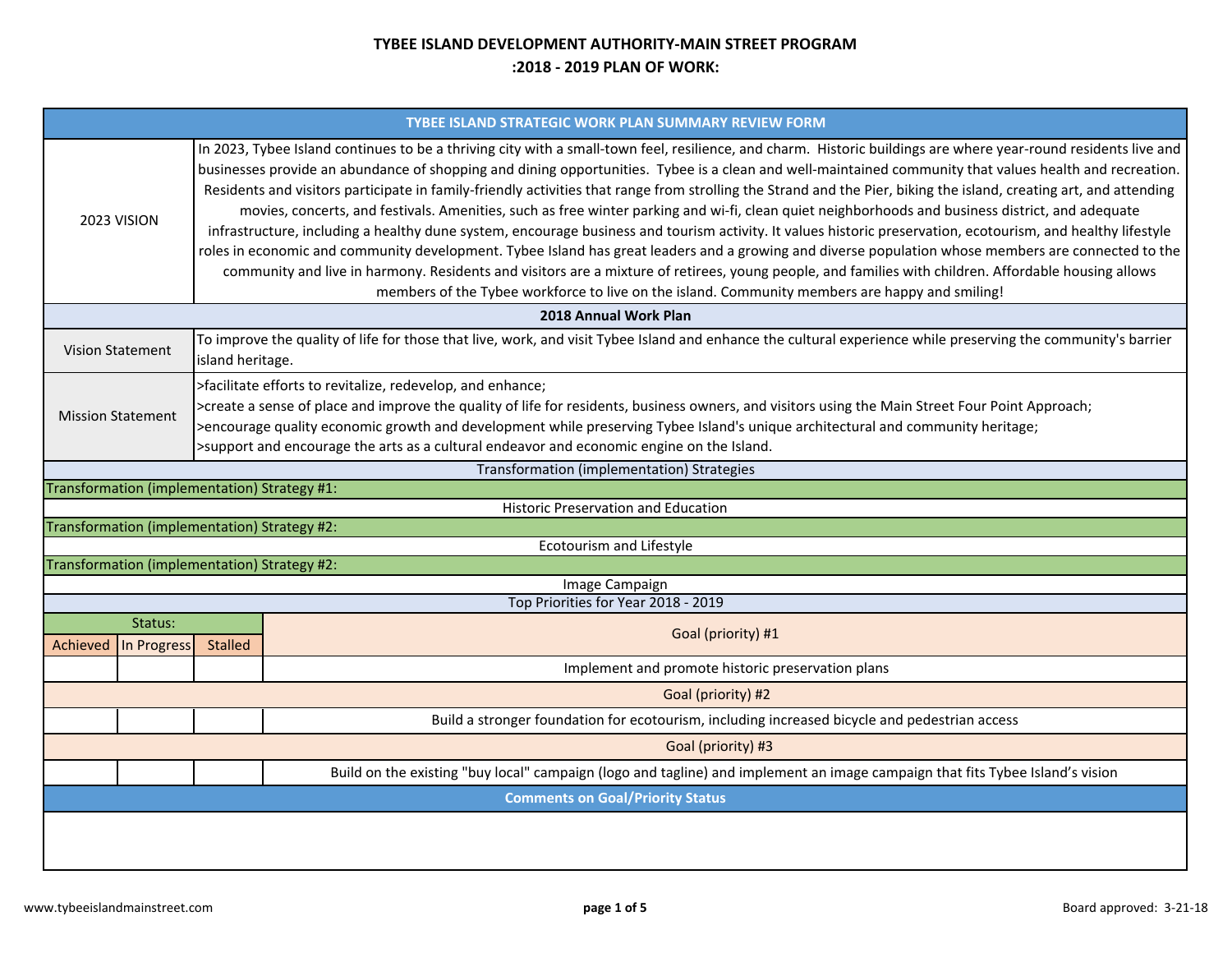# **TYBEE ISLAND DEVELOPMENT AUTHORITY‐MAIN STREET PROGRAM:2018 ‐ 2019 PLAN OF WORK:**

|                                         |                                                                                                      |                          | PRIORITY GOAL ONE                                 |                                                |                                                                                                                          |                                             |  |
|-----------------------------------------|------------------------------------------------------------------------------------------------------|--------------------------|---------------------------------------------------|------------------------------------------------|--------------------------------------------------------------------------------------------------------------------------|---------------------------------------------|--|
|                                         | <b>Transformation (implementation) Strategy</b>                                                      |                          |                                                   |                                                |                                                                                                                          |                                             |  |
|                                         |                                                                                                      |                          | <b>Historic Preservation and Education</b>        |                                                |                                                                                                                          |                                             |  |
| <b>Priority Goal:</b>                   |                                                                                                      |                          |                                                   |                                                |                                                                                                                          |                                             |  |
|                                         |                                                                                                      |                          | Implement and promote historic preservation plans |                                                |                                                                                                                          |                                             |  |
|                                         | <b>Priority Objective:</b>                                                                           |                          |                                                   |                                                |                                                                                                                          |                                             |  |
|                                         |                                                                                                      |                          |                                                   |                                                | A set of guidelines and incentives for the overlay district (in partnership with the Historic Preservation Commission)   |                                             |  |
| <b>Milestone:</b>                       |                                                                                                      |                          |                                                   |                                                |                                                                                                                          |                                             |  |
| Implementation, public announcement     |                                                                                                      |                          |                                                   |                                                |                                                                                                                          |                                             |  |
| <b>Status</b>                           | <b>Task</b>                                                                                          | <b>Responsible Party</b> | <b>Time Line</b>                                  | <b>Budget</b><br><b>Partners and Resources</b> |                                                                                                                          | <b>Four Points</b>                          |  |
|                                         | Identify historic preservation needs for<br>the overlay district                                     | Vicki                    | In progress -<br><b>June 2018</b>                 |                                                | Historic Preservation Commission, City Staff,<br><b>Expert Consultant</b>                                                | Design,<br>Organization                     |  |
|                                         | Engage an expert to develop specifics of<br>the architectural plan                                   | Chantel                  | In progress - Dec<br>2018                         |                                                | Historic Preservation Com, City Staff, DCA<br>Design Studio, HPD Grant, model examples                                   | Design,<br>Organization                     |  |
|                                         | Prepare a fact sheet on the incentives for<br>and importance and impact of historic<br>preservation  | Melissa                  | May 1 - June<br>2018                              |                                                | Historic Preservation Com, HPD (Allison<br>Ashbrook), City Staff, Historic Savannah<br>Foundation, National Park Service | Bus. Assistance,<br>Design, Promotion       |  |
|                                         | Work with the city council to tie historic<br>preservation to incentives (façade grants,<br>etc.)    | Vicki, Julie             | In progress - Dec<br>2018                         |                                                | Historic Preservation Commission, City Staff,<br><b>City Council</b>                                                     | Bus. Assistance,<br>Design,<br>Organization |  |
|                                         | Highlight key properties to use as best<br>examples and models for the program                       | <b>Expert Consultant</b> | Dec 2018<br>$\cdot$ Dec 2019                      |                                                | Historic Preservation Commission, City Staff,<br><b>Expert Consultant</b>                                                | Design,<br>Organization                     |  |
|                                         | Continue ongoing community outreach<br>efforts w/ existing events, meetings,<br>informational pieces | Chantel, Vicki           | In progress - Dec<br>2019                         |                                                | Historic Preservation Commission, City Staff                                                                             | Design,<br>Organization,<br>Promotion       |  |
|                                         |                                                                                                      |                          | <b>Partner Involvement</b>                        |                                                |                                                                                                                          |                                             |  |
| <b>Agency Name</b>                      |                                                                                                      | <b>Primary Contact</b>   | Level of<br><b>Commitment</b>                     |                                                | <b>Synopsis of Activity</b>                                                                                              |                                             |  |
| <b>Historic Preservation Commission</b> |                                                                                                      | Jan Will                 | TBD                                               |                                                |                                                                                                                          |                                             |  |
| <b>City Staff</b>                       |                                                                                                      | Chantel                  | TBD                                               |                                                |                                                                                                                          |                                             |  |
| DCA Design Studio                       |                                                                                                      | Carmine Fischetti        | <b>TBD</b>                                        |                                                |                                                                                                                          |                                             |  |
| <b>Historic Savannah Foundation</b>     |                                                                                                      | <b>Daniel Carey</b>      | TBD                                               |                                                |                                                                                                                          |                                             |  |
| <b>National Park Service</b>            |                                                                                                      | Melissa M.               | TBD                                               |                                                |                                                                                                                          |                                             |  |
| <b>Expert Consultant</b>                |                                                                                                      | TBD                      | <b>TBD</b>                                        |                                                |                                                                                                                          |                                             |  |
| Others as identified                    |                                                                                                      | TBD                      | <b>TBD</b>                                        |                                                |                                                                                                                          |                                             |  |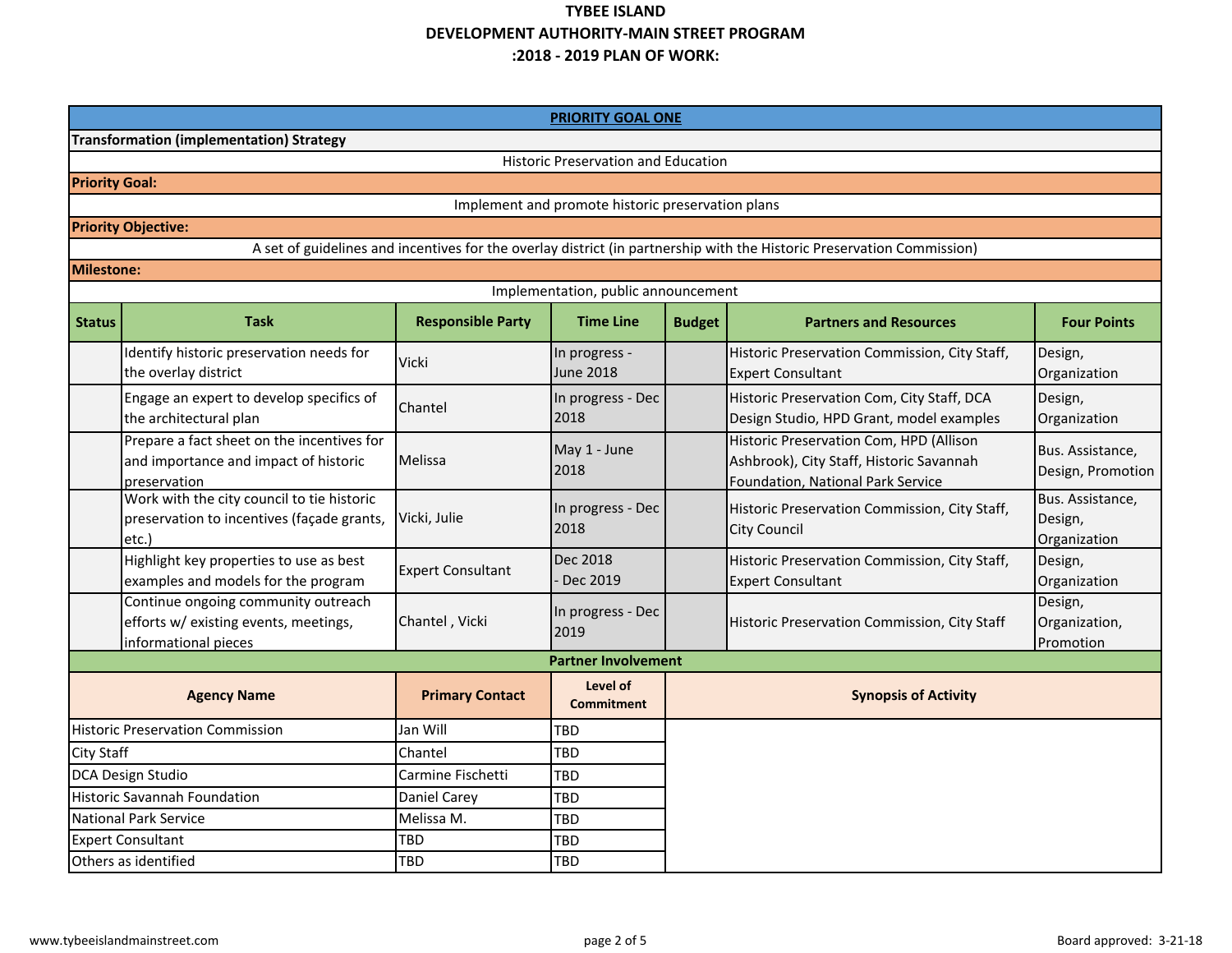## **TYBEE ISLAND DEVELOPMENT AUTHORITY‐MAIN STREET PROGRAM:2018 ‐ 2019 PLAN OF WORK:**

| <b>PRIORITY GOAL TWO</b>                        |                                                                                                     |                                                                                               |                               |                                                                       |                                                                  |                                                      |  |  |
|-------------------------------------------------|-----------------------------------------------------------------------------------------------------|-----------------------------------------------------------------------------------------------|-------------------------------|-----------------------------------------------------------------------|------------------------------------------------------------------|------------------------------------------------------|--|--|
| <b>Transformation (implementation) Strategy</b> |                                                                                                     |                                                                                               |                               |                                                                       |                                                                  |                                                      |  |  |
| Ecotourism and Active Lifestyle                 |                                                                                                     |                                                                                               |                               |                                                                       |                                                                  |                                                      |  |  |
| <b>Priority Goal:</b>                           |                                                                                                     |                                                                                               |                               |                                                                       |                                                                  |                                                      |  |  |
|                                                 |                                                                                                     | Build a stronger foundation for ecotourism, including increased bicycle and pedestrian access |                               |                                                                       |                                                                  |                                                      |  |  |
|                                                 | <b>Priority Objective:</b>                                                                          |                                                                                               |                               |                                                                       |                                                                  |                                                      |  |  |
|                                                 | Updated map, signage, and companion app                                                             |                                                                                               |                               |                                                                       |                                                                  |                                                      |  |  |
| Milestone:                                      |                                                                                                     |                                                                                               |                               |                                                                       |                                                                  |                                                      |  |  |
|                                                 |                                                                                                     |                                                                                               | App Opening event and launch  |                                                                       |                                                                  |                                                      |  |  |
| <b>Status</b>                                   | <b>Task</b>                                                                                         | <b>Responsible Party</b>                                                                      | <b>Time Line</b>              | <b>Budget</b>                                                         | <b>Partners and Resources</b>                                    | <b>Four Points</b>                                   |  |  |
|                                                 | Find and update existing bicycling map Chantel, George                                              |                                                                                               | April 1<br>- June 2018        |                                                                       | City Staff, Bicycling Shops                                      | Design, Organization                                 |  |  |
|                                                 | Identify friendly and non-friendly areas Julie Livingston<br>and routes, as part of the city study  | Jackson Butler                                                                                | April 1<br>Dec 2018           |                                                                       | Transportation Committee, Public<br>Safety Committee, City Staff | Organization                                         |  |  |
|                                                 | Partner with Savannah group on state-<br>wide bike safety education                                 | <b>Melissa Memory</b>                                                                         | April 1<br>- Dec 2019         |                                                                       | Savannah Bicycle Campaign, Fight<br>Dirty (nonprofit)            | Organization, Promotion                              |  |  |
|                                                 | Identify amenities along the<br>pedestrian and walking trails                                       | <b>Kelly Swope</b>                                                                            | July 1<br>- Dec 2019          |                                                                       | TIMA, YMCA, City Staff                                           | Organization                                         |  |  |
|                                                 | Explore feasibility for the creation of<br>an appropriate app and content                           | Chantel, Kelly                                                                                | July 1<br>- Dec 2019          |                                                                       | City Staff, local and regional app<br>developers                 | Organization, Promotion                              |  |  |
|                                                 | Clearly label, through signs, paint, and<br>markings, all paths                                     | George, Shawn                                                                                 | March 1<br><b>March 2019</b>  |                                                                       | <b>City Staff</b>                                                | Design, Organization                                 |  |  |
|                                                 | Continue ongoing community<br>outreach efforts w/ existing events,<br>meeting, informational pieces | Chantel, George, Kelly, Diane, In progress - Dec<br>Sarah                                     | 2019                          | Savanah Bicycle Campaign, Fight<br>Dirty (NPO), TAA, City Staff, YMCA |                                                                  | Busi. Assistance, Design,<br>Organization, Promotion |  |  |
|                                                 |                                                                                                     |                                                                                               | <b>Partner Involvement</b>    |                                                                       |                                                                  |                                                      |  |  |
| <b>Agency Name</b>                              |                                                                                                     | <b>Primary Contact</b>                                                                        | Level of<br><b>Commitment</b> |                                                                       | <b>Synopsis of Activity</b>                                      |                                                      |  |  |
| <b>City Staff</b>                               |                                                                                                     | Chantel                                                                                       | TBD                           |                                                                       |                                                                  |                                                      |  |  |
| Local Bike Shops                                |                                                                                                     | Tim and Jason                                                                                 | TBD                           |                                                                       |                                                                  |                                                      |  |  |
| <b>Transportation Committee</b>                 |                                                                                                     | <b>CRC</b>                                                                                    | TBD                           |                                                                       |                                                                  |                                                      |  |  |
| <b>Public Safety Committee</b>                  |                                                                                                     | Jackson Butler                                                                                | TBD                           |                                                                       |                                                                  |                                                      |  |  |
| Savannah Bicycle Campaign                       |                                                                                                     | John Bennett                                                                                  | TBD                           |                                                                       |                                                                  |                                                      |  |  |
| <b>Million Mile Greenway</b>                    |                                                                                                     | <b>Jim Langford</b>                                                                           | TBD                           |                                                                       |                                                                  |                                                      |  |  |
| <b>Fight Dirty</b>                              |                                                                                                     | Tim A.                                                                                        | TBD                           |                                                                       |                                                                  |                                                      |  |  |
| Others as identified                            |                                                                                                     | TBD                                                                                           | TBD                           |                                                                       |                                                                  |                                                      |  |  |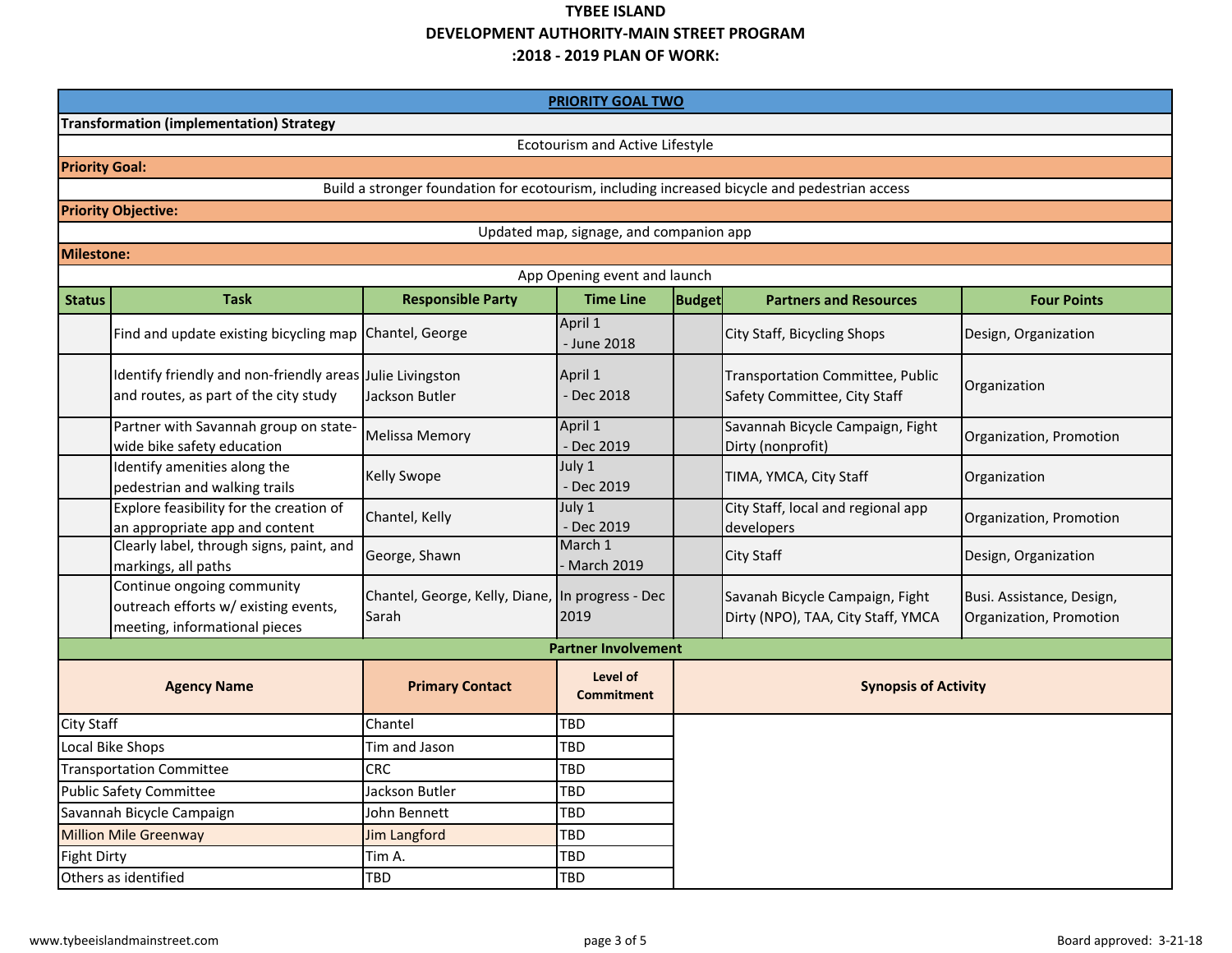#### **TYBEE ISLAND DEV'L. AUTH.‐MS PROGRAM :2018 ‐ 2019 PLAN OF WORK:**

|                                                 | <b>PRIORITY GOAL THREE</b>                                                                                                        |                                         |                                  |                                                                |                                                                                           |                                                         |  |  |  |
|-------------------------------------------------|-----------------------------------------------------------------------------------------------------------------------------------|-----------------------------------------|----------------------------------|----------------------------------------------------------------|-------------------------------------------------------------------------------------------|---------------------------------------------------------|--|--|--|
| <b>Transformation (implementation) Strategy</b> |                                                                                                                                   |                                         |                                  |                                                                |                                                                                           |                                                         |  |  |  |
|                                                 | Image Campaign                                                                                                                    |                                         |                                  |                                                                |                                                                                           |                                                         |  |  |  |
| <b>Priority Goal:</b>                           |                                                                                                                                   |                                         |                                  |                                                                |                                                                                           |                                                         |  |  |  |
|                                                 | Build on the existing "buy local" campaign (logo and tagline) and implement an image campaign that fits Tybee Island's QOL vision |                                         |                                  |                                                                |                                                                                           |                                                         |  |  |  |
|                                                 | <b>Priority Objective:</b>                                                                                                        |                                         |                                  |                                                                |                                                                                           |                                                         |  |  |  |
|                                                 | Engage one or two graduate business marketing interns to develop campaign                                                         |                                         |                                  |                                                                |                                                                                           |                                                         |  |  |  |
|                                                 | <b>Milestone:</b>                                                                                                                 |                                         |                                  |                                                                |                                                                                           |                                                         |  |  |  |
|                                                 | Event to unveil the campaign                                                                                                      |                                         |                                  |                                                                |                                                                                           |                                                         |  |  |  |
| <b>Status</b>                                   | <b>Task</b>                                                                                                                       | <b>Responsible Party</b>                | <b>Time Line</b>                 | <b>Budget</b>                                                  | <b>Partners and Resources</b>                                                             | <b>Four Points</b>                                      |  |  |  |
|                                                 | Contact education organizations to recruit interns, preferably<br>graduate students                                               | George, Chantel                         | Now - July 2018                  |                                                                | Education institutions                                                                    | Organization                                            |  |  |  |
|                                                 | Create scope of work and job description for internships<br>(include coordinating milestone event)                                | Chantel, George, Sarah                  | March 2018 -<br><b>July 2018</b> |                                                                | City Staff, including City<br>Attorney as appl.; Partner<br>Institution; Board volunteers | Organization                                            |  |  |  |
|                                                 | Review market data surveys (DA /MS office) and leadership<br>vision and priorities (see Strategic Plan Report)                    | George, Chantel                         | <b>Now</b><br>- March 2018       |                                                                | Intern and DA/MS Board<br>Chair                                                           | Organization                                            |  |  |  |
|                                                 | Survey business owners and NPOs to better understand their<br>marketing needs                                                     | Ted (leader), Kelly                     | <b>May 2018</b><br>December 2018 |                                                                | Joel Cordle (send owner<br>survey)                                                        | Organization                                            |  |  |  |
|                                                 | Launch campaign                                                                                                                   | Chantel, Intern(s)                      | Before 2019<br>visitor season    |                                                                | All DA/MS board members                                                                   | Design, Promotion                                       |  |  |  |
|                                                 | Work with Shawn on new and refurbished city wayfinding, to<br>include new image message(s)                                        | Kelly                                   | Now - March<br>2019              |                                                                | <b>City Staff</b>                                                                         | Design, Promotion                                       |  |  |  |
|                                                 | Provide content for social media to assist program staff                                                                          | Chantel, Diane, Sarah                   | Now - Dec 2019                   |                                                                | All DA/MS board members                                                                   | Promotion                                               |  |  |  |
|                                                 | Continue ongoing community outreach efforts w/ existing<br>events, meeting, informational pieces                                  | Chantel, George, Kelly,<br>Diane, Sarah | In progress - Dec<br>2019        |                                                                | Variety, City Staff                                                                       | Busi. Assistance,<br>Design, Organization,<br>Promotion |  |  |  |
|                                                 | <b>Partner Involvement</b>                                                                                                        |                                         |                                  |                                                                |                                                                                           |                                                         |  |  |  |
|                                                 | <b>Agency Name</b>                                                                                                                | <b>Primary Contact</b>                  | Level of<br><b>Commitment</b>    |                                                                | <b>Synopsis of Activity</b>                                                               |                                                         |  |  |  |
| <b>UGA</b>                                      |                                                                                                                                   | <b>TBD</b>                              | TBD                              |                                                                | Interns and their agency will be selected through city staff for                          |                                                         |  |  |  |
|                                                 | Georgia Southern                                                                                                                  | <b>TBD</b>                              | <b>TBD</b>                       |                                                                | the program in accordance with city procedures. Interns and                               |                                                         |  |  |  |
|                                                 | Savannah State                                                                                                                    | TBD                                     | TBD                              | agency partnerships will be directed by staff, with input from |                                                                                           |                                                         |  |  |  |
| <b>SCAD</b>                                     |                                                                                                                                   | <b>TBD</b>                              | TBD                              | program directors and committee(s).                            |                                                                                           |                                                         |  |  |  |
| City of Tybee                                   |                                                                                                                                   | IT/City Manager, Prog.<br><b>Staff</b>  | TBD                              |                                                                |                                                                                           |                                                         |  |  |  |
| Visit Tybee                                     |                                                                                                                                   | Sara Lane                               | TBD                              |                                                                |                                                                                           |                                                         |  |  |  |
|                                                 | Others as identified                                                                                                              | <b>TBD</b>                              | TBD                              |                                                                |                                                                                           |                                                         |  |  |  |